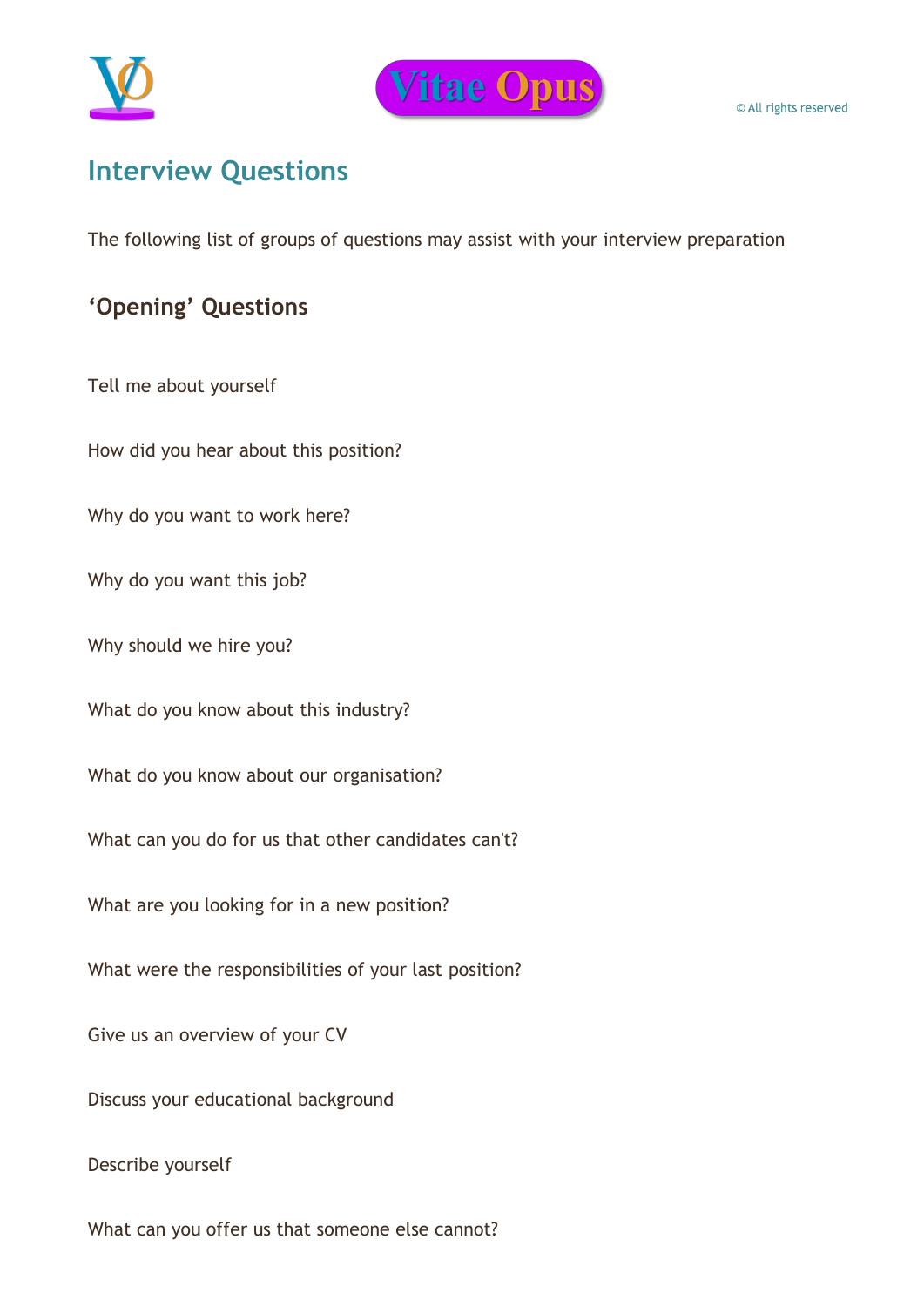



#### **'Can You Do It' questions**

What are your strengths?

What are your greatest strengths?

What are your weaknesses?

What is your greatest achievement outside of work?

What is your greatest professional achievement?

Tell me about your proudest achievement

Tell me about a work challenge or conflict you've faced and how you dealt with it

What are you most proud of?

Tell me about a time you demonstrated leadership skills

When time is running out, how do you decide what to cut from your to-do list?

Have you ever had to give a presentation and how did it go?

How do you prioritise your projects?

Tell me about a time you solved a problem in a creative or unorthodox way

Tell me what you do when presented with a deadline that seems too short

How do you handle interruptions when you're under a time constraint?

What would you do if you were chosen to represent the company at a trade show?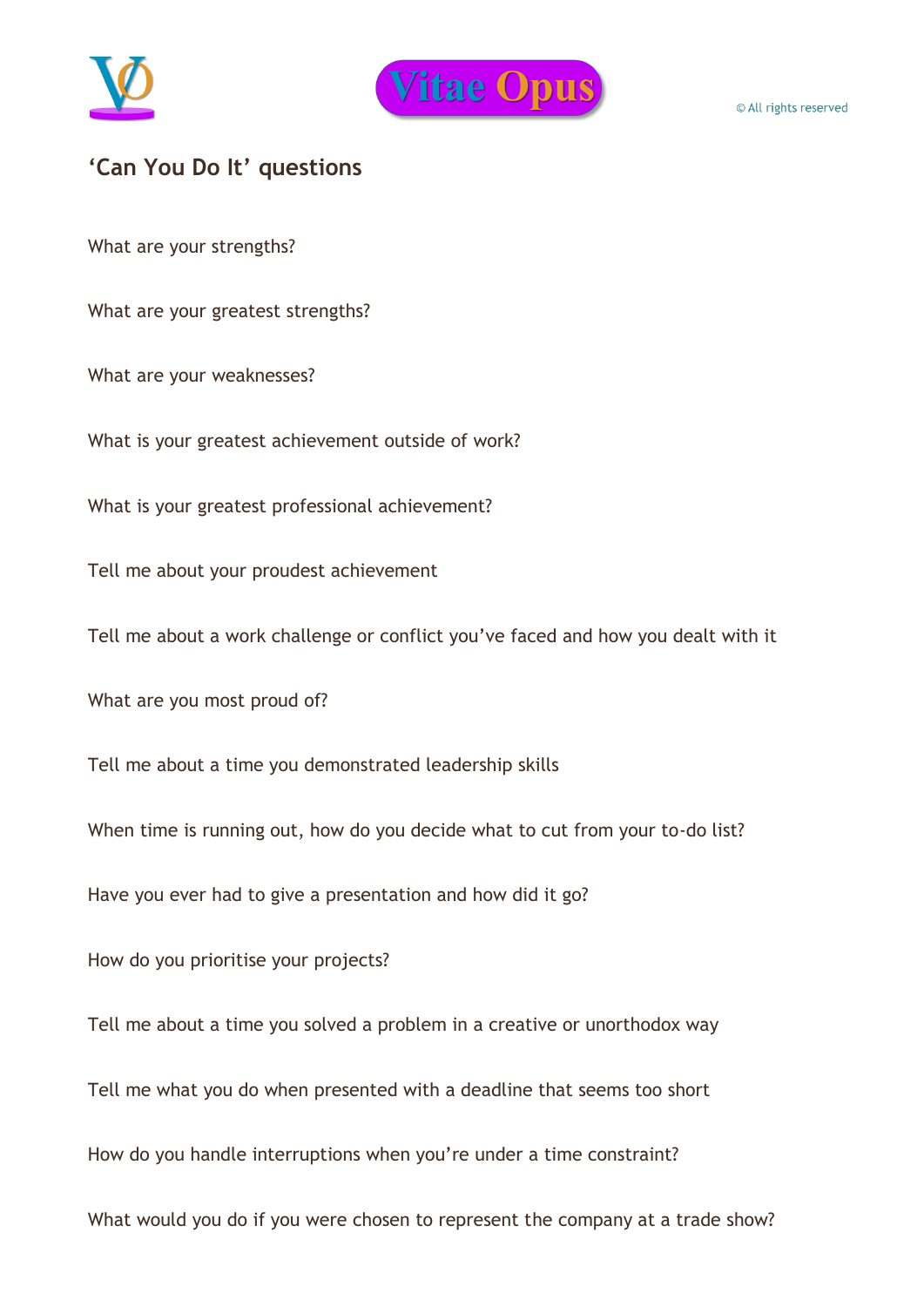

Tell me about a time where you had to extricate yourself from a tricky situation What is one example of a goal you achieved and how did you work to achieve it? How do you prioritise service to a large number of clients at the same time? Tell me about a time where you were the resident expert, did people trust you? Do you consider yourself to be better with written or verbal communication? What was the last project you led and what was its outcome? Tell me about a time where you used logic to solve a problem Tell me about the accomplishment you are most proud of What makes you unique? What techniques and tools do you use to keep yourself organised? Tell me 10 ways to use a pencil other than writing Sell me this pencil What would you do if faced with a key decision without enough information to make it? You have to make an important decision in a short time constraint, how do you make it? Tell me about a time when a co-worker wasn't responsive to your request for assistance If you were an animal, which one would you want to be and why? If you could choose one superhero power, what would it be and why?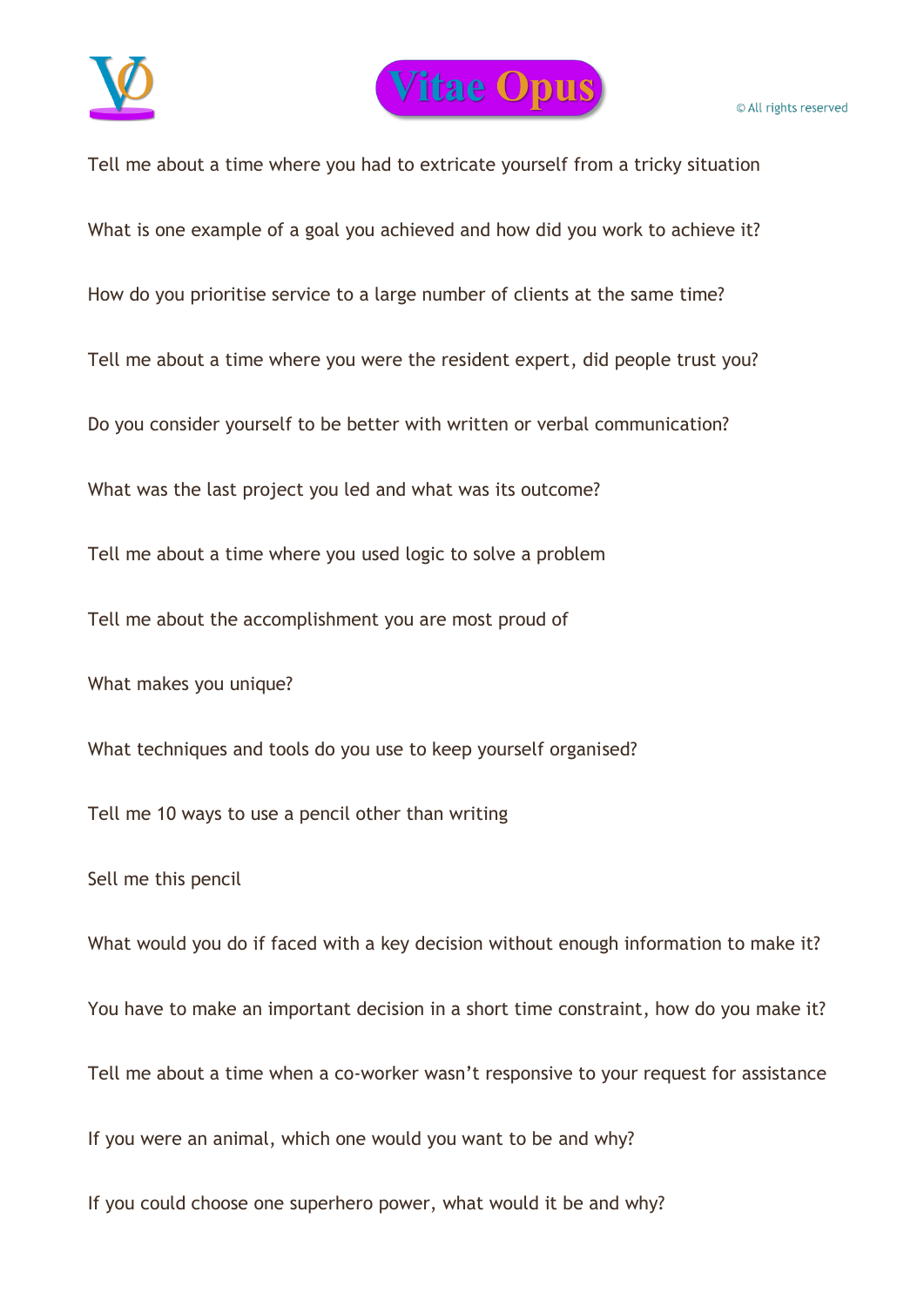



With your eyes closed, tell me step-by-step how to tie my shoes

What do you do to verify that the work you produce is accurate and valuable?

How do you review your work to identify errors before finalizing a project?

How do you handle your schedule being interrupted?

You've listed "team management" as a skill, tell us about a time you've led a team

What is your most important personal achievement you didn't list on your CV?

What is your proudest moment in your professional career to date?

#### **'Will You Do It' Questions**

What motivates you?

What are you looking for in terms of career development?

How do you want to improve yourself in the next year?

What do you like to do?

Tell me about a time you went above and beyond your job duties

What do you do if your job training is going poorly?

Have you ever had to take over for your boss and what did you do and did you enjoy it?

Tell me about a time you were stressed at work and how you handled it

What would you say is your greatest challenge as a team leader?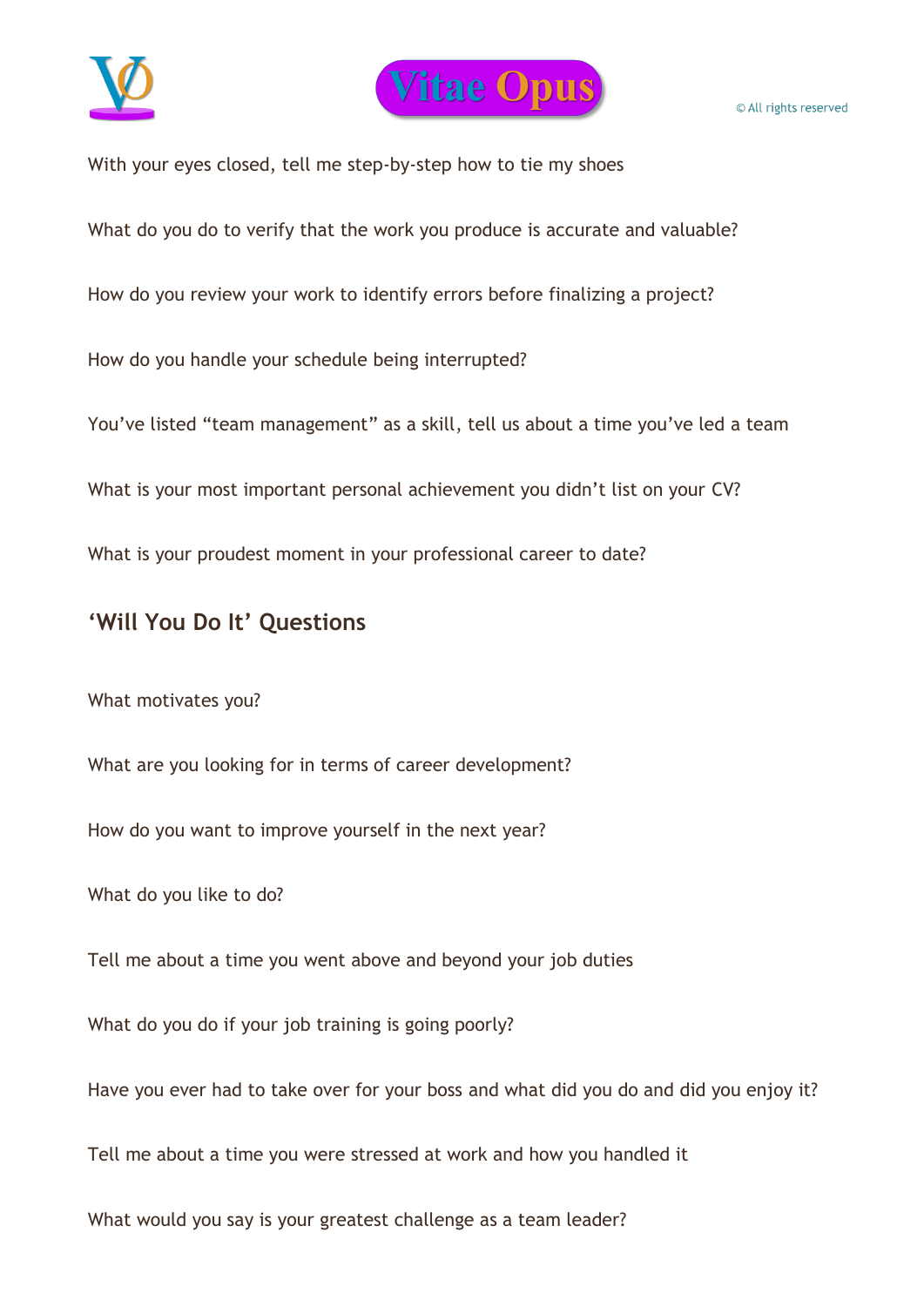



What would you choose if you had to pick between a professional or a personal goal? Describe a time where you worked under intense pressure for a short time What do you do if you want more training than what your job is providing you? Have you ever been passed over for a promotion and, if so, how did you react? Have you struggled to reach a goal and failed and how did you handle it? How do you set goals in a way that facilitates achieving them? What do you do when you finish your work and the day isn't over yet? What are your lifelong dreams? Tell us about a time you felt defeated in your job and how did you handle it? What do you ultimately want to become? Describe a time where you worked under pressure for an extended period. Have you ever had to hand off a stressful situation to a co-worker or supervisor? How do you handle pressure? What are your career goals? What gets you up in the morning? What is your personal mission statement? How do you find motivation for a project you're not enthused to work on?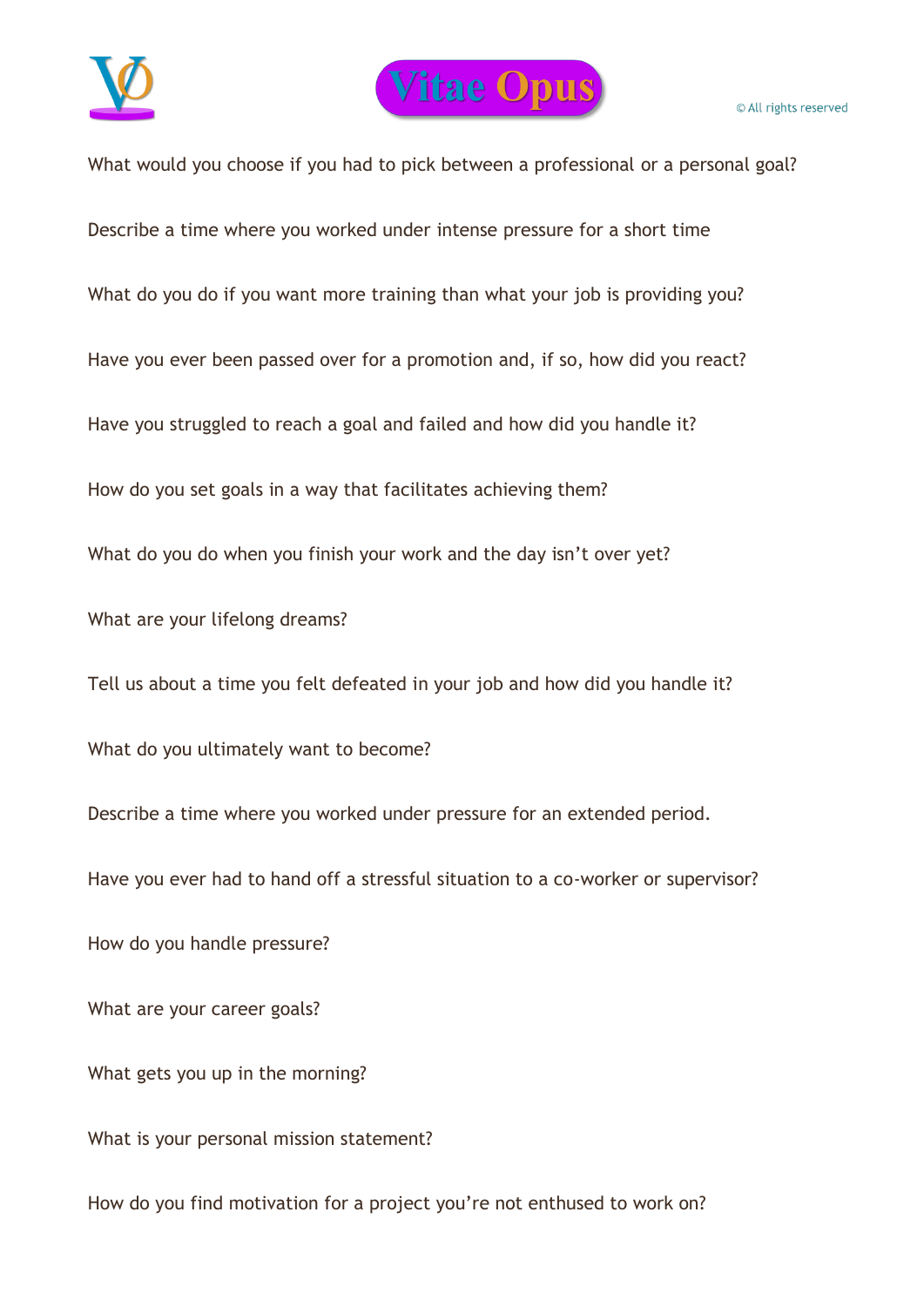



What kind of goals would you have in mind if you got this job?

If I asked your last manager, what additional training would they suggest for you?

How do you prioritise your work?

What is your dream job?

What are you passionate about?

What would your first 30, 60, or 90 Days look like in this role?

Who are our competitors?

Have you ever had to make a risky decision and how did it turn out?

What motivates you?

What are your pet peeves?

How do you like to be managed?

Where do you see yourself in five years?

What do you think we could do better or differently?

Why do you want this job?

Where would you like to be in your career three years from now?

When were you most satisfied in your job?

Tell me how you handled a difficult situation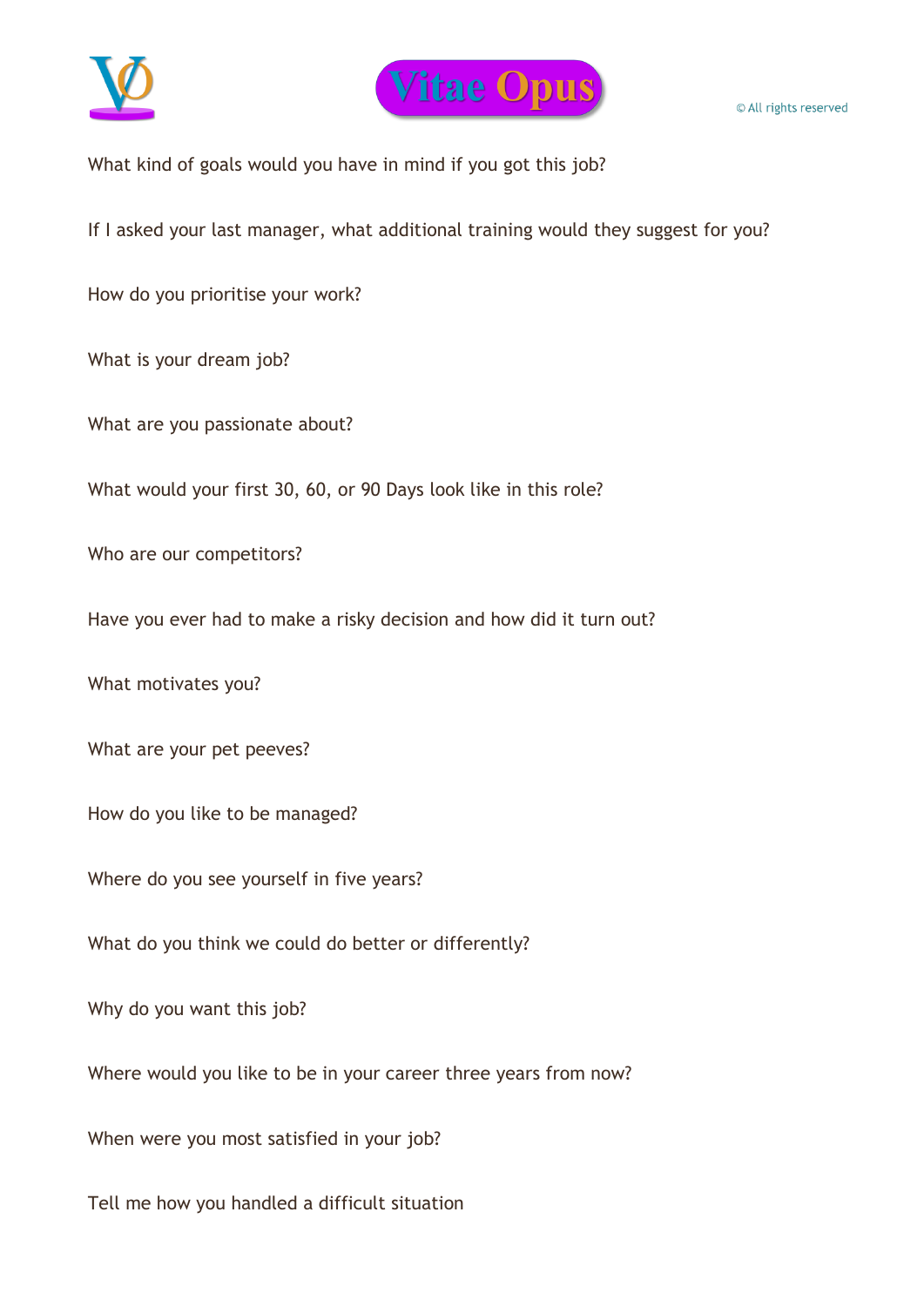



What did you enjoy the most about your last job?

What did you enjoy the least about your last job?

## **'Will You Fit' Questions**

How would you describe your work style?

What would be your ideal working environment?

What are three positive things your last boss would say about you?

What three character traits would your friends use to describe you?

What are three positive character traits you don't have?

If you were interviewing someone for this position, what traits would you look for?

Who was your favourite manager and why?

What do you think of your previous boss?

If asked to perform a task that is contrary to your personal values, what would you do?

Was there a person in your career who really made a difference and, if so, why?

What makes an ideal team member in your eyes?

Have you ever calmed down an angry customer and, if so, how did you do it?

Have you ever been unable to calm down a customer and, if so, why not?

Have you ever had to deal with an irate manager and, if so, what did you do?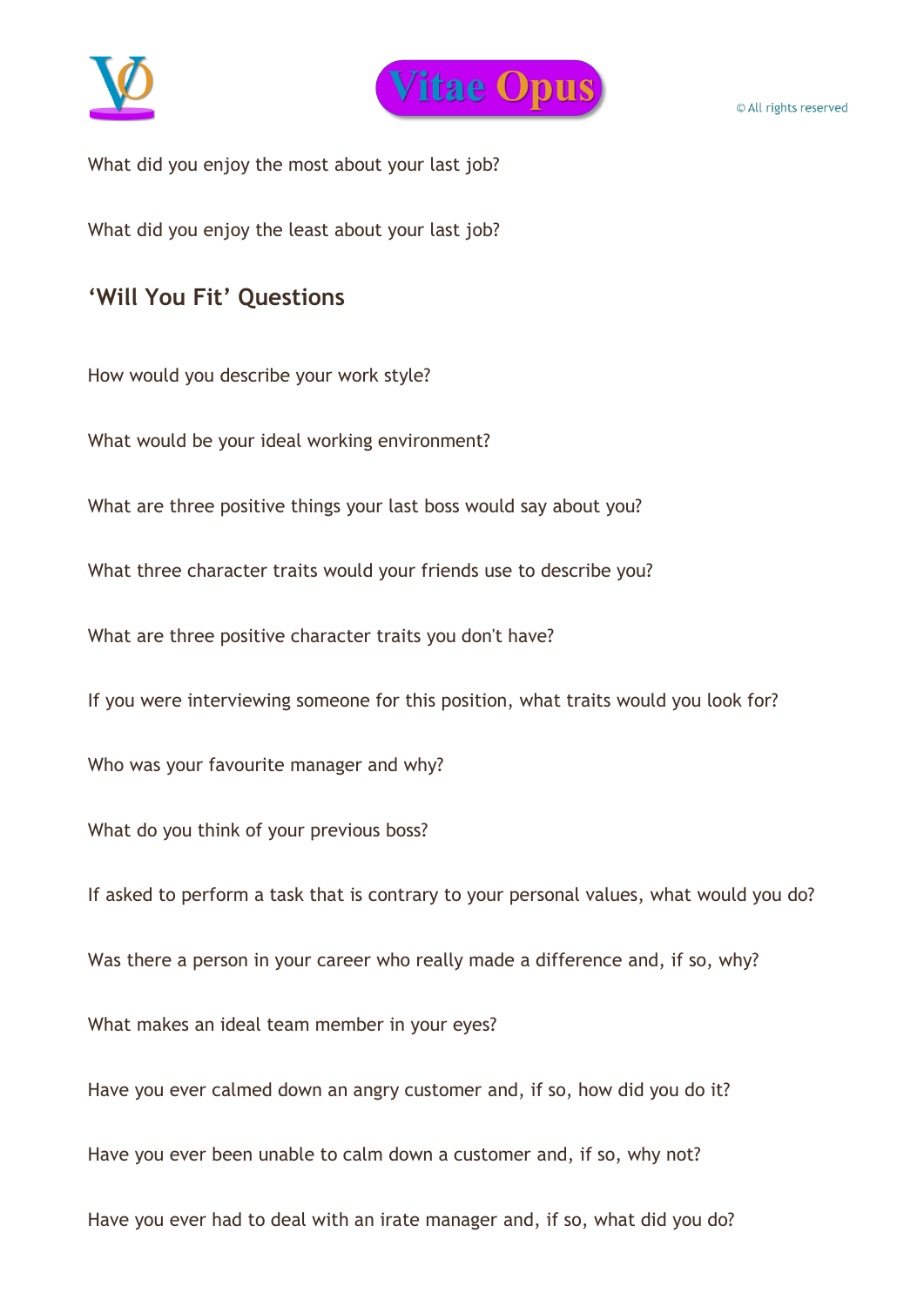



Have you ever bent company policy to satisfy a customer and, if so, why did you do it? Have you ever been unable to bend company policy and irritated a customer? How do you handle bring a problem to the attention of a vendor? Have you ever had to defend a customer to your superiors and, if so, how did you do it? Tell me about the best review you've ever gotten from a customer Tell me about the worst review you've ever had from a customer Tell me about a time you've had to deal with a client used to exploiting loopholes What do you do when you discover a mistake made by a co-worker? Which would you lean on to make a decision - logic or a gut feeling? Tell me about a time where your gut feelings have been wrong Tell me about the most difficult decision you've had to make on the job Tell me about a time you've had to put together a team and explain how you did it What do you do if a team member on your project isn't pulling their weight? What kind of personalities do you work best with and why? Give examples of ideas you've had or implemented If you had to choose one, are you a big-picture person or a detail-oriented person? What would your direct reports say about you?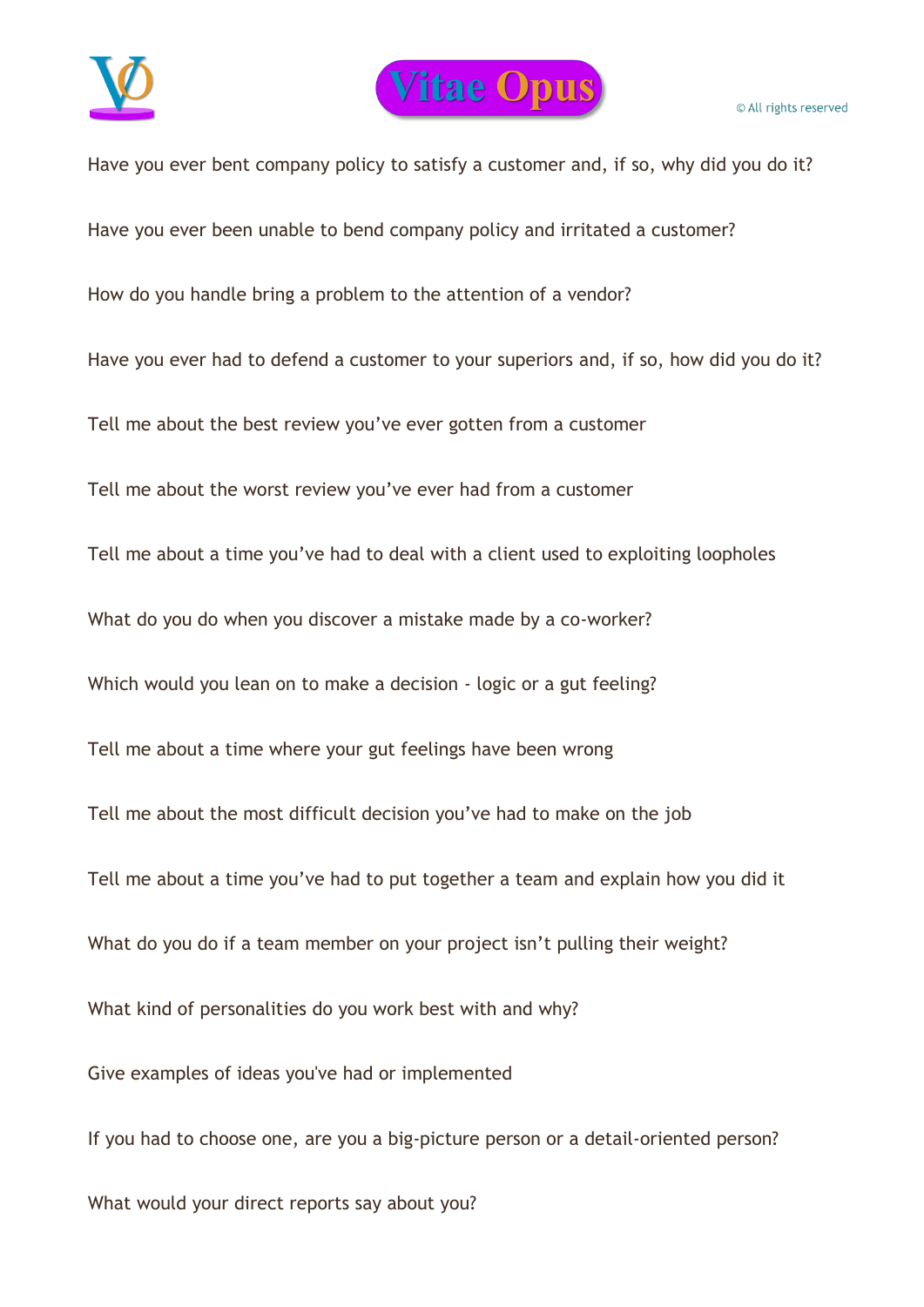



Have you ever noticed a co-worker violating company policy and, if so, what did you do?

What were your last bosses' strengths and weaknesses?

Tell me the difference between good and exceptional with work examples

How would you go about motivating a team member who is struggling?

What's the last book you read?

Tell me about a decision you made that proved unpopular and how you handled it

How would you deal with an angry or irate customer?

What would you do if you won the lottery?

Who are your heroes?

What do you like to do for fun?

What do you do in your spare time?

What is your favourite memory from childhood?

How would you handle a team member who failed to reach their goals?

What do you do when you need to make a good impression with a new customer?

What do you do when you need to make a good impression with management?

Tell me about a time when you disagreed with your boss

What's your ideal company?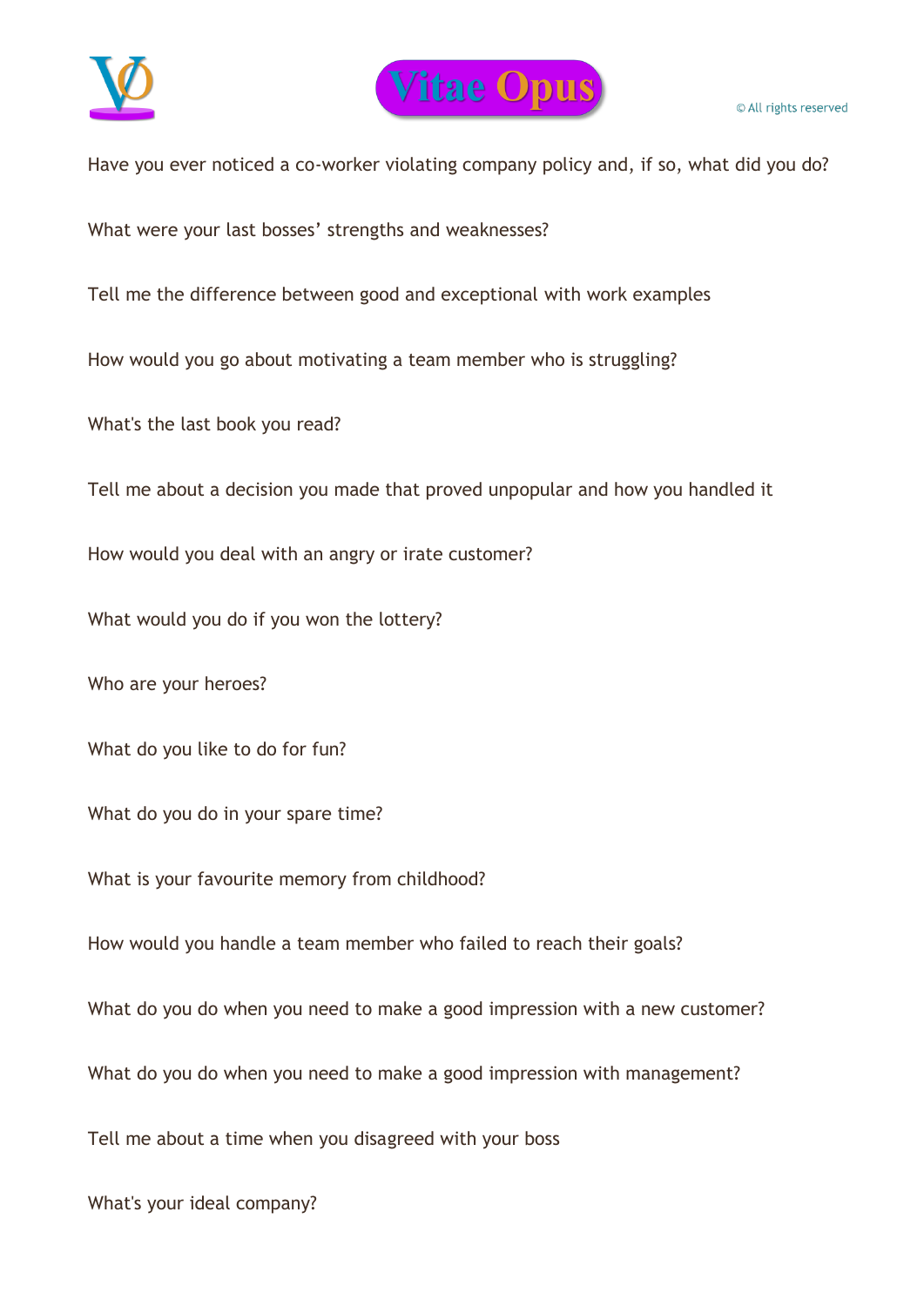



What attracted you to this company?

Are you a leader or a follower?

Have you solved a squabble between two team members and, if so, what did you do?

Give an example of a successful moment as part of a team

Give an example of an unsuccessful moment as part of a team

How do you handle your team being reprimanded for something you didn't do?

Give an example of a difficult situation with a team member you've had to solve

What do you do if your team disagrees with your manager's decisions?

What would you do if your team was waiting on another team dragging their heels?

Tell me about a time you worked with a someone with a different personality to you

What are your hobbies?

What is your favourite website?

What makes you uncomfortable?

What are some of your leadership experiences?

What do you like the most and least about working in this industry?

What type of work environment do you prefer?

What are the qualities of a good leader and, conversely, those of a bad leader?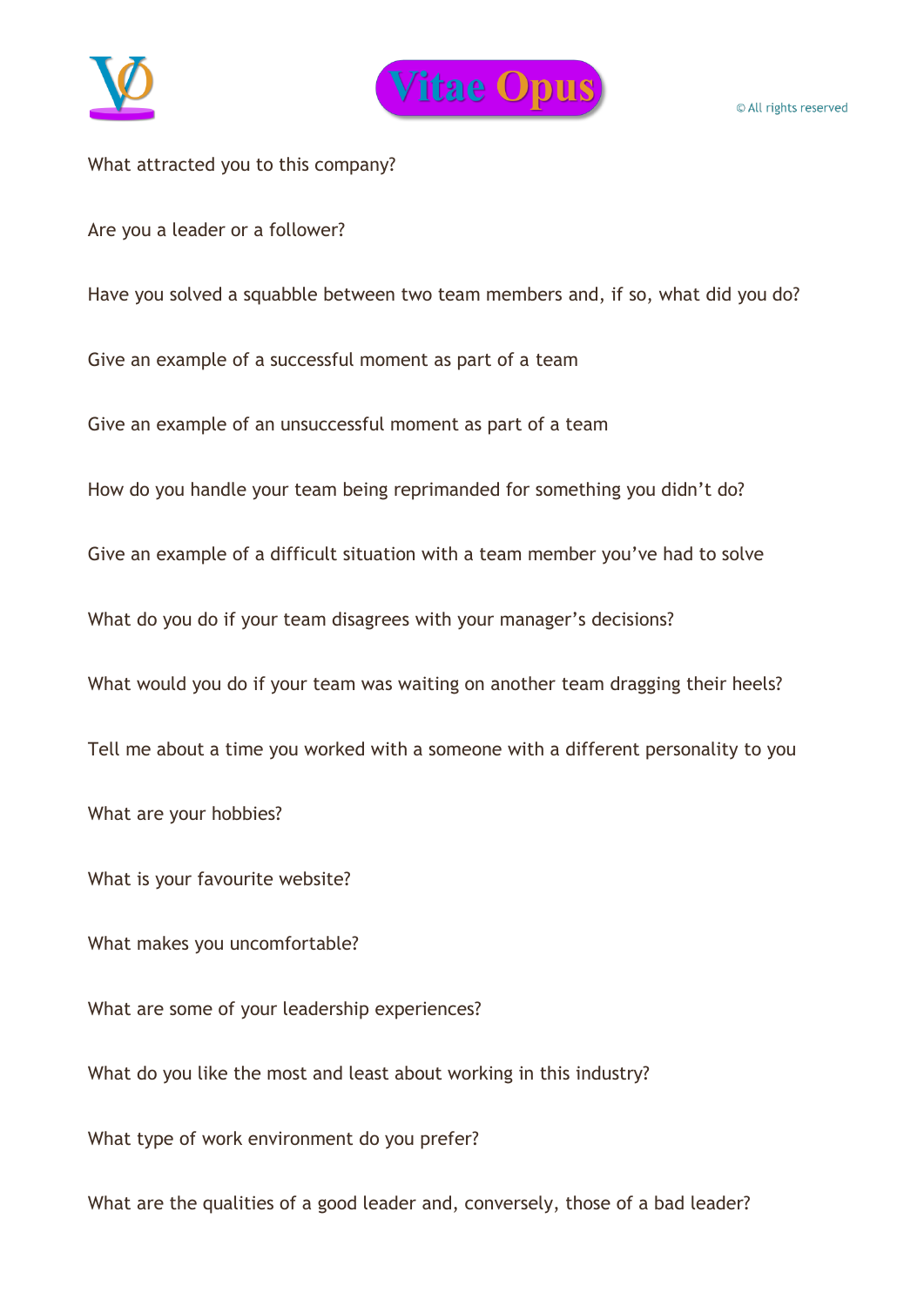



© All rights reserved

Do you think a leader should be feared or liked?

How do you feel about taking no for an answer?

How would you feel about working for someone who knows less than you?

What is your management style?

How would your boss and co-workers describe you?

How would you go about establishing your credibility quickly with a team?

How long will it take for you to make a significant contribution?

What do you see yourself doing within the first 30 days of this job?

If selected for this position, can you describe your strategy for the first 90 days?

How do you deal with pressure or stressful situations?

What do you like to do outside of work?

How would you handle a team member who isn't pulling their weight?

Tell me about a time when you had to give someone difficult feedback

How you would handle being asked to finish multiple tasks by an unachievable deadline?

List five words that describe your character

Who has impacted you most in your career and how?

What is your greatest fear?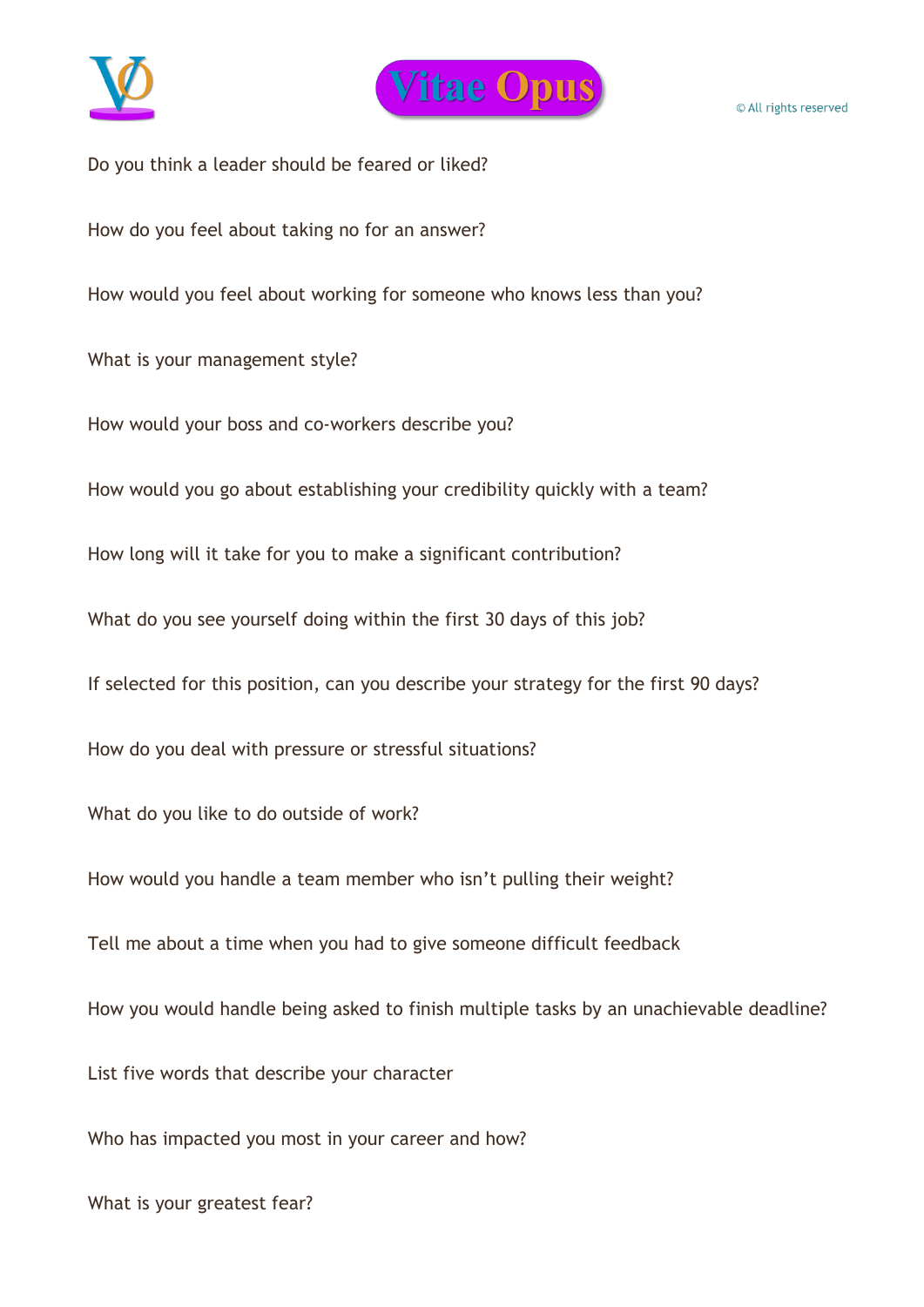



What is your biggest regret and why?

What is the most important thing you learned in school?

# **'Negotiation' Questions**

What is your current salary?

What are your salary requirements?

What salary are you seeking?

What is your salary history?

Are you willing to relocate?

Are you willing to travel?

When can you start?

Are you willing to relocate?

Why are you leaving your present job?

Are you willing to relocate?

Would you work holidays/weekends?

What is your availability?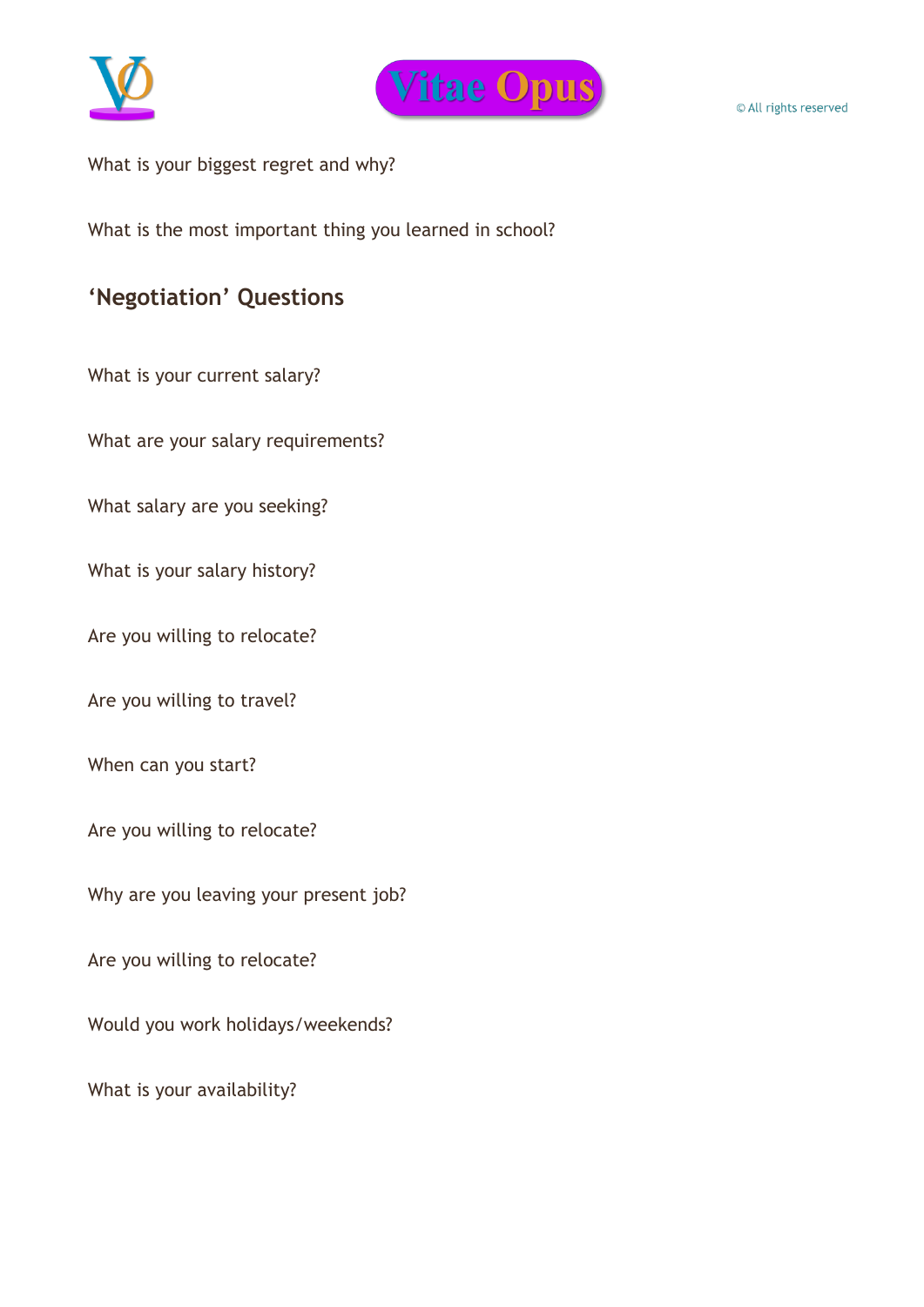



#### **'Negative' Questions**

What has been your biggest failure?

What do you consider to be your weaknesses?

What will you miss about your present or last job?

Tell me about a time you made a mistake

Describe a time a solution to a problem you gave was rejected and your reaction

If I called your boss what is an area that you could improve on, what would he say?

What is the costliest mistake you've made at work and what happened because of it?

What do you regret most about your previous job?

Tell me one thing about yourself you wouldn't want me to know

Tell me about a time you failed

Why are you leaving your current job?

Tell me about a time you experienced a major setback and how you handled it

Why was there a gap in your employment?

Can you explain why you changed career paths?

Tell me about a time you wished you handled a situation differently

What one negative thing would your last boss say about you?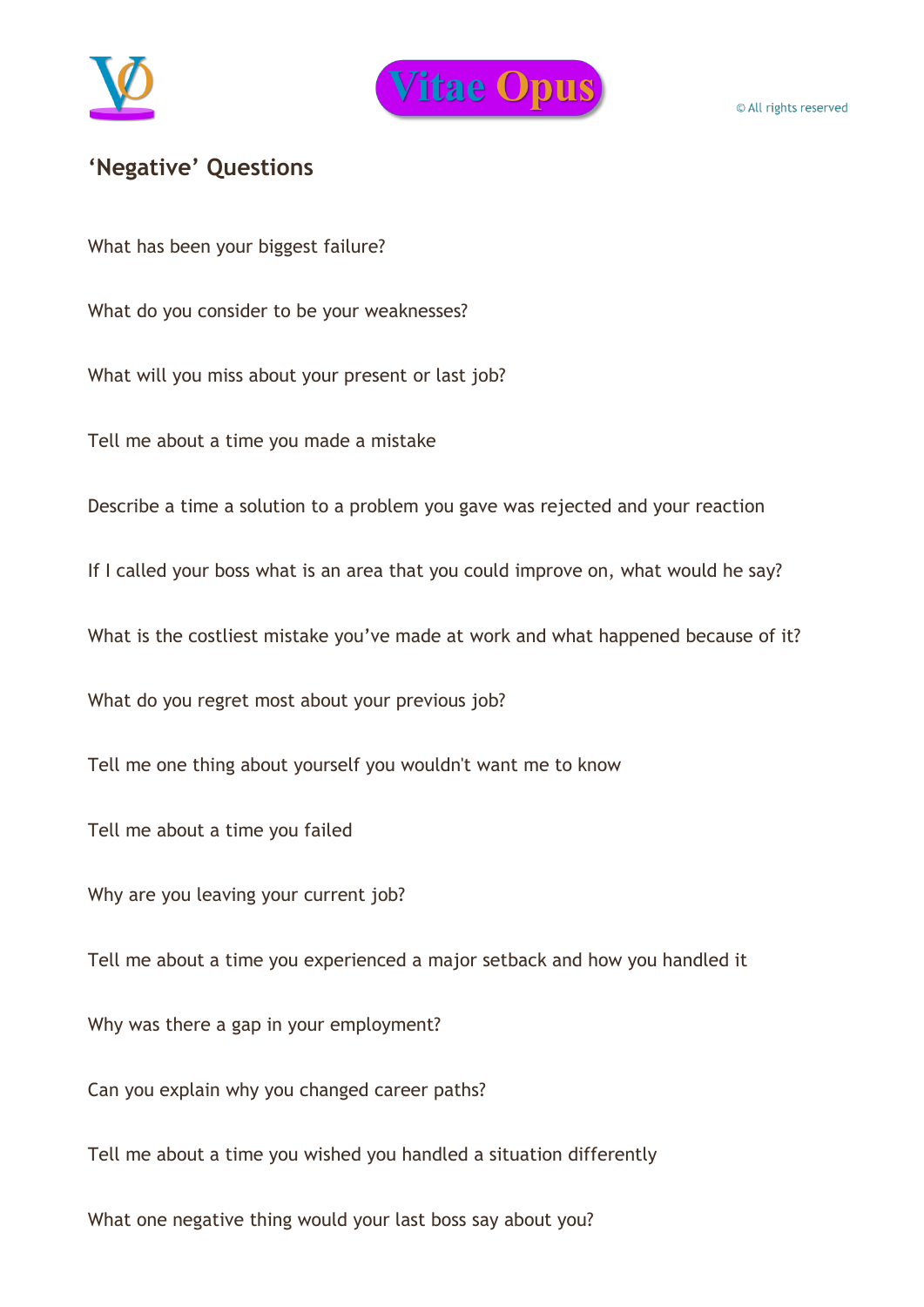



What are three things your former manager would like you to improve on? What do you like least about your job? Describe a time when your work was criticised and how you responded What is your greatest failure and what did you learn from it? How do you handle working with people who annoy you? Why are you looking for a new job? If your supervisor asked you to do something you disagreed with, what would you do? What was the most difficult period in your life and how did you deal with it? Give me an example of a time you did something wrong and how you handled it? Tell me about a time where you had to deal with conflict on the job If you had the opportunity to duck the blame for something you did, would you take it? What is the biggest mistake you've made as part of your job and how did you correct it? Have you ever been part of an ethically questionable business and how did you handle it? Have you ever violated company policy to solve a problem or do your job? Have you ever been told to violate safety regulations to do your job and, if so, did you? Have you ever intentionally violated safety policies to do your job? Describe an assignment that was too difficult for you and how you resolved the issue